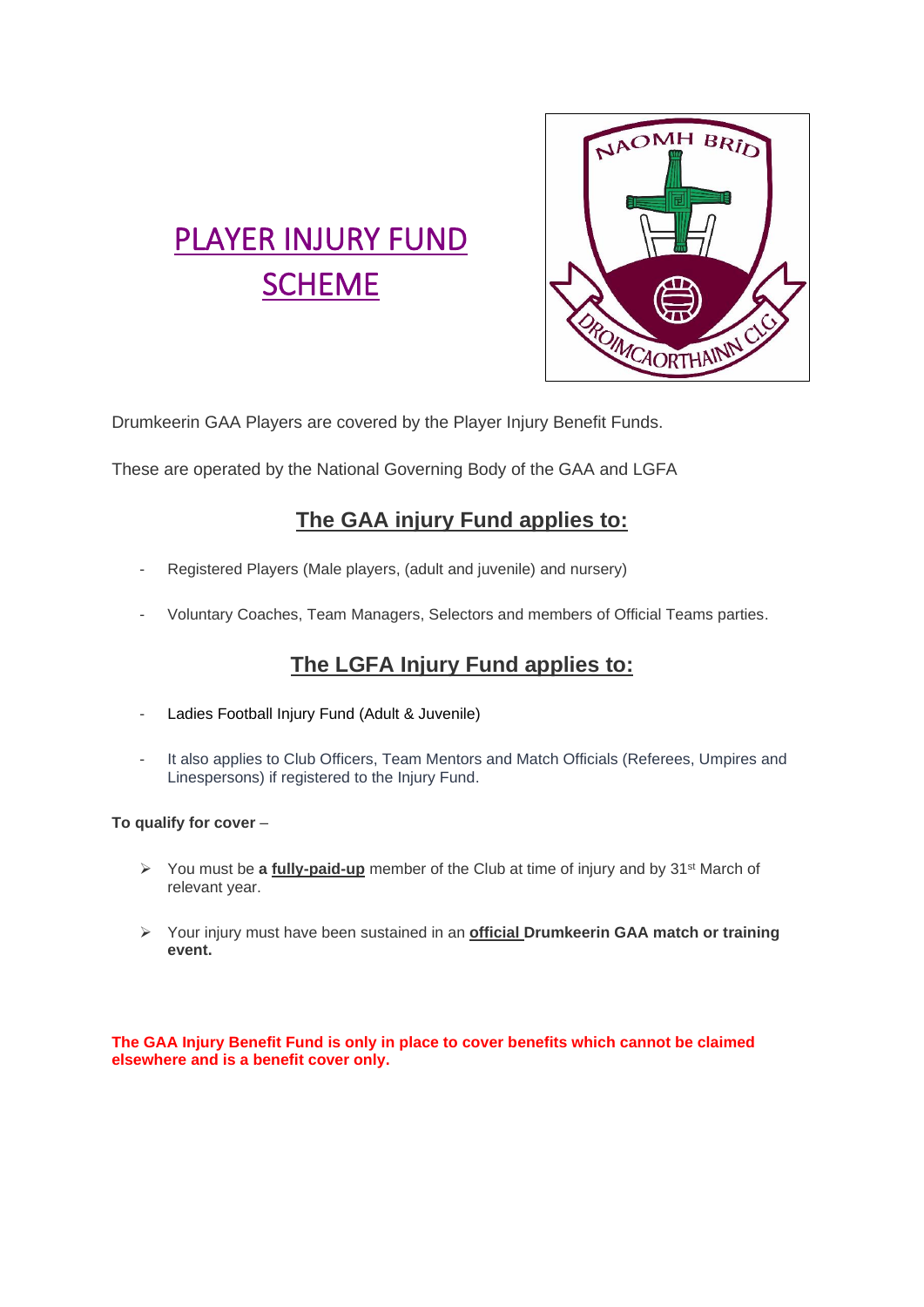We encourage Players/ Parents of Juveniles and Coaches to become familiar with the details and limitations of these schemes and the procedures to be used

#### \*\**Refer to the*

- ➢ *[GAA Injury Benefit Fund Summary Document](https://ballinrobegaaclub.com/wp-content/uploads/2021/06/2021-GAA-Injury-Benefit-Fund-Summary-Document-Club-and-County-Final-Version-1.pdf)*
- ➢ **LGFA [Injury Benefit Fund Summary Document](https://ladiesgaelic.ie/resources/injury-fund/)**

Please note there is **NO** cover for pre-operative physiotherapy under **GAA** Fund. The ONLY physiotherapy that maybe claimed for are treatments that are **POST-OPERATIVE which have been medically prescribed**. In the absence of surgery there is **NO** cover for physiotherapy/associated treatments

### **Procedure for submitting GAA Injury Fund claim:**

- Report any suspected Injury **ASAP**
- Any player sustaining an injury during a match (including challenge matches) should report the injury to management directly after match. The team management will then inform the referee so that it will be included in the match report.
- If a player is not aware of the injury until after leaving the match, they should contact the team manager immediately to inform them of the injury.
- If an injury is sustained during a training session the player should report the injury to the team manager before leaving training.
- All claims must be routed through the Secretary within **60 days of an injury**, otherwise the claim will not be processed.
- The Club Secretary will register the injury claim online and will furnish you with relevant forms that need to be signed and submitted for a successful claim.

#### **Not Covered**

- First €100 expense is not covered and will not be reimbursed by the club.
- Players are no longer covered for Physiotherapy under the scheme (only post-operative Physiotherapy is covered).
- If the player fails to give his completed & signed medical claim form to the Club Secretary within the 60 day limit – the club does not accept any responsibility for medical costs incurred.
- Transport costs for hospital appointments are not covered by the club.